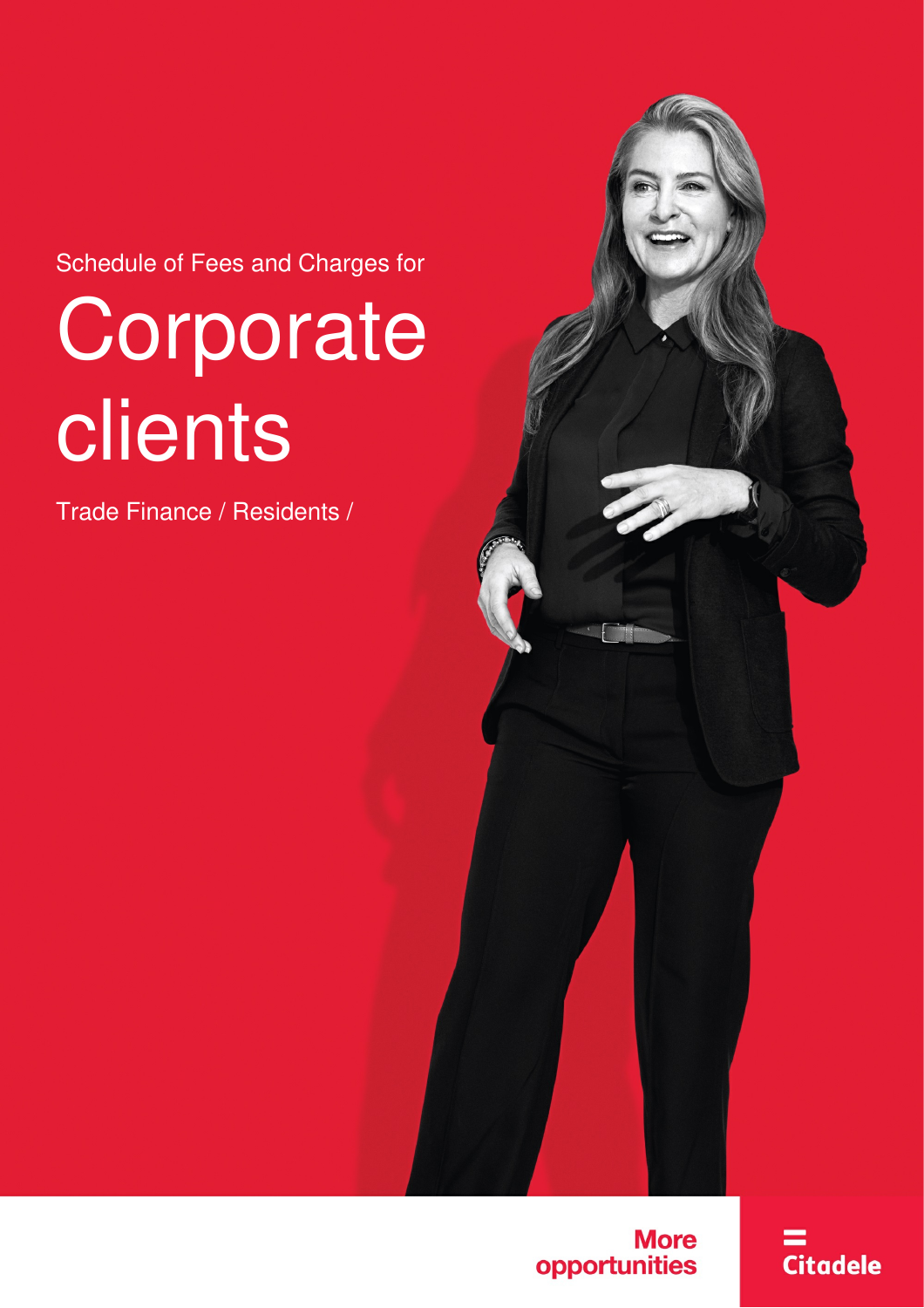## **Trade finance**

#### **1. Bank Guarantee**

| <b>Service</b>                                                     | Fee                                     |
|--------------------------------------------------------------------|-----------------------------------------|
| 1.1. Issuance                                                      | As agreed (min. 150 EUR)                |
| 1.2. Guarantee utilization:                                        |                                         |
| 1.2.1. cash or term deposit collateral                             | 1% p.a. (min. 50 EUR)                   |
| 1.2.2. other collateral                                            | As agreed (min. 70 EUR)                 |
| 1.3. Amendment / Cancellation before expiry date                   | <b>80 EUR</b>                           |
| 1.4. Draft preparation (applicable if guarantee is not issued)     | <b>80 EUR</b>                           |
| 1.5. Extra fee for urgent issuance/amendments within 1 working day | <b>80 EUR</b>                           |
| 1.6. Handling of claim                                             | 0.2% from amount claimed (min. EUR 200) |
| 1.7. Authenticity check of the guarantee issued by other bank      | <b>40 EUR</b>                           |
| 1.8. Handling of the claim under guarantee issued by other bank    | <b>80 EUR</b>                           |
| 1.9. Advice of a guarantee / amendment issued by other bank        | <b>250 EUR</b>                          |
| 1.10. SWIFT message                                                | <b>10 EUR</b>                           |
| 1.11. Costs of courier services / mail                             | Actual costs                            |
| 1.12. Notification on possible issuance of guarantee               | <b>80 EUR</b>                           |
| 1.13. Preparation of agreement on guarantee issuance               | As agreed (min. 150 EUR)                |
| 1.14. Amendment to the agreement                                   | <b>80 EUR</b>                           |

### **2. Import Letter of Credit**

| <b>Service</b>                                          | Fee                             |
|---------------------------------------------------------|---------------------------------|
| 2.1. Issuance                                           | As agreed (min. 150 EUR)        |
| 2.2. LC utilization:                                    |                                 |
| 2.2.1. cash or term deposit collateral                  | 1% p.a. (min. 50 EUR)           |
| 2.2.2. other collateral                                 | As agreed (min. 70 EUR)         |
| 2.3. Amendment / Cancellation before expiry date        | <b>80 EUR</b>                   |
| 2.4. Draft preparation (applicable if LC is not issued) | <b>80 EUR</b>                   |
| 2.5. Handling of documents (for each set)               | 0.2% from amount (min. 150 EUR) |
| 2.6. Deferred payment administration                    | <b>80 EUR</b>                   |
| 2.7. Discrepancy fee (for account of the beneficiary)   | 100 EUR                         |
| 2.8. SWIFT message                                      | <b>10 EUR</b>                   |
| 2.9. Costs of courier services / mail                   | Actual costs                    |
| 2.10. Preparation of agreement on LC issuance           | As agreed (min. 150 EUR)        |
| 2.11. Amendment to the agreement                        | <b>80 EUR</b>                   |

#### **3. Export Letter of Credit**

| <b>Fee</b>                               |  |  |
|------------------------------------------|--|--|
| 80 EUR                                   |  |  |
| 0.2% from amount (min. 150 EUR)          |  |  |
| <b>80 EUR</b>                            |  |  |
| 80 EUR                                   |  |  |
| As agreed (min. 100 EUR)                 |  |  |
| As agreed (min. 150 EUR)                 |  |  |
| 80 EUR                                   |  |  |
| $0.3$ % from amount (min. 200 EUR)       |  |  |
| 0.1% from assigned amount (min. 150 EUR) |  |  |
|                                          |  |  |

 $=$ 

 $Citadele$